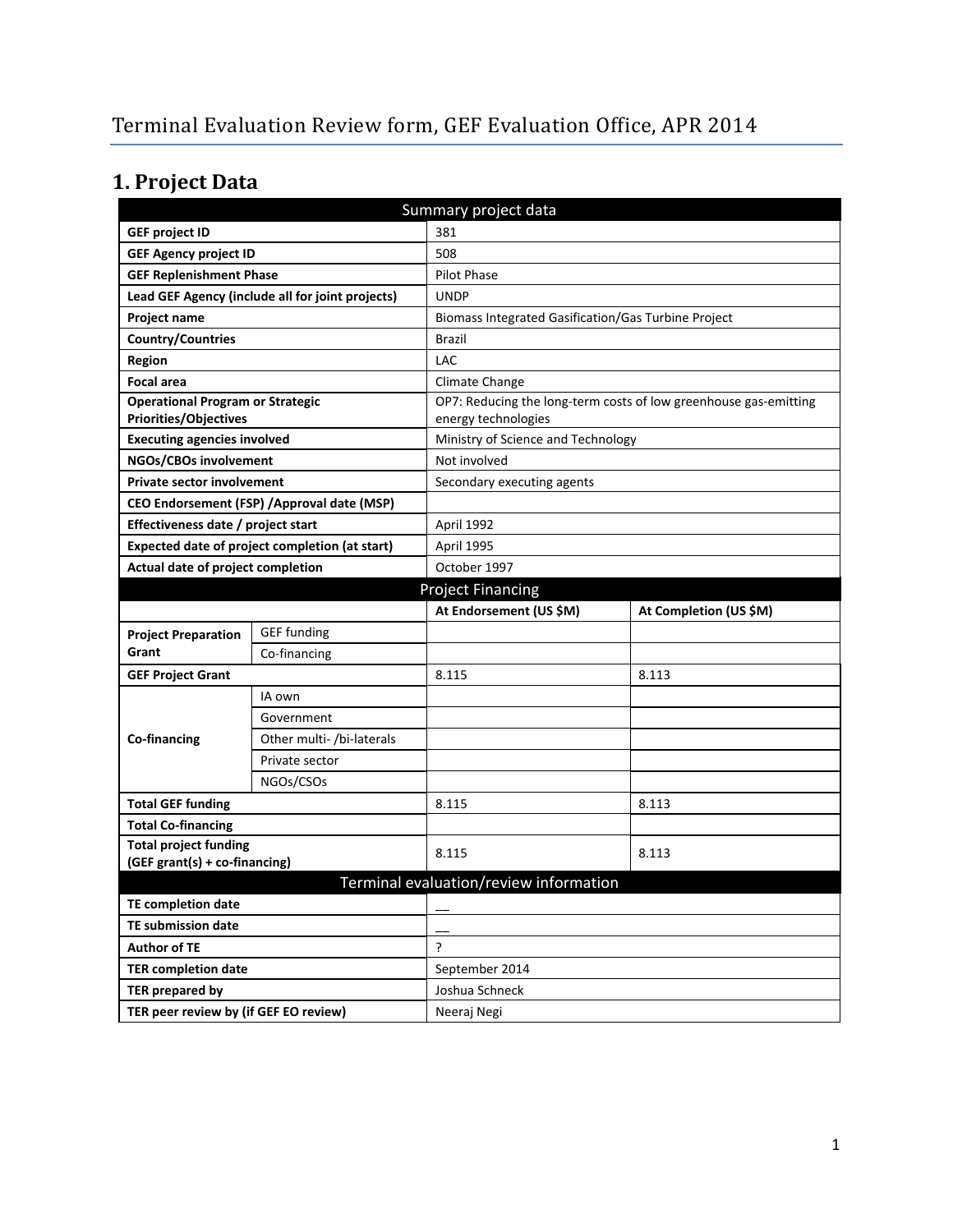| <b>Criteria</b>                                  | <b>Final PIR</b>         | <b>IA Terminal</b><br><b>Evaluation</b> | <b>IA Evaluation</b><br><b>Office Review</b> | <b>GEF EO Review</b> |
|--------------------------------------------------|--------------------------|-----------------------------------------|----------------------------------------------|----------------------|
| <b>Project Outcomes</b>                          | N/A                      | N/R                                     | N/R                                          |                      |
| <b>Sustainability of Outcomes</b>                | N/A                      | N/R                                     | N/R                                          | ML                   |
| <b>M&amp;E Design</b>                            | N/A                      | N/R                                     | N/R                                          | MU                   |
| <b>M&amp;E</b> Implementation                    | N/A                      | N/R                                     | N/R                                          | U/A                  |
| <b>Quality of Implementation</b>                 | N/A                      | N/R                                     | N/R                                          | U/A                  |
| <b>Quality of Execution</b>                      | N/A                      | N/R                                     | N/R                                          | MS                   |
| <b>Quality of the Terminal Evaluation Report</b> | $\overline{\phantom{a}}$ | $\overline{\phantom{0}}$                | N/R                                          | MU                   |

## **2. Summary of Project Ratings**

## **3. Project Objectives**

#### 3.1 Global Environmental Objectives of the project:

The long-term Global Environmental Objective of this project, as stated in the Project Document (PD), is to reduce net emissions of greenhouse gas emissions (GHGs) that contribute to climate change by displacing fossil-fuel energy sources with biomass sources of energy. The initial focus of the project is on the Brazilian energy sector, but it is expected that if the project technology is successful, many other countries would present favorable conditions for replication. It is noted that this project is an intermediate, Phase II, component of a three-phase project, and no GHG reductions are expected to occur by the time project activities are complete.

#### 3.2 Development Objectives of the project:

The Development Objectives of the project, as stated in the PD, are "*to establish a globally replicable prototype unit on a commercial scale for the cogeneration of electricity based on the gasification of wood chips or sugarcane bagasse. No native forests will be used in fulfilling this objective*." The PD also states that in addition to this key objective, "*the project will serve as the basis for developing a broad action plan to substitute biomass, mainly wood chips and sugarcane bagasse, for fossil fuels, initially in Brazil, and later in other countries.*" Finally, the PD also states that successful implementation of the project's technology offers the potential for high rural employment.

Phase II is designed to resolve key engineering, business, economic and financial questions, resulting in the preparation of design documents for the establishment of a commercial demonstration plant. Actual construction of the gasifier/turbine demonstration plant is to occur in Phase III.

The PD defines the following four immediate objectives, with associated outputs, that this Phase II project is expected to achieve:

- 1. Development and testing of gas turbines suitable for biomass gasification and gas cleaning equipment;
- 2. Development and specification of the basic engineering and process work for the gasification plants;
- 3. Selection of the site for building the pilot plant and development of the necessary environmental assessment studies;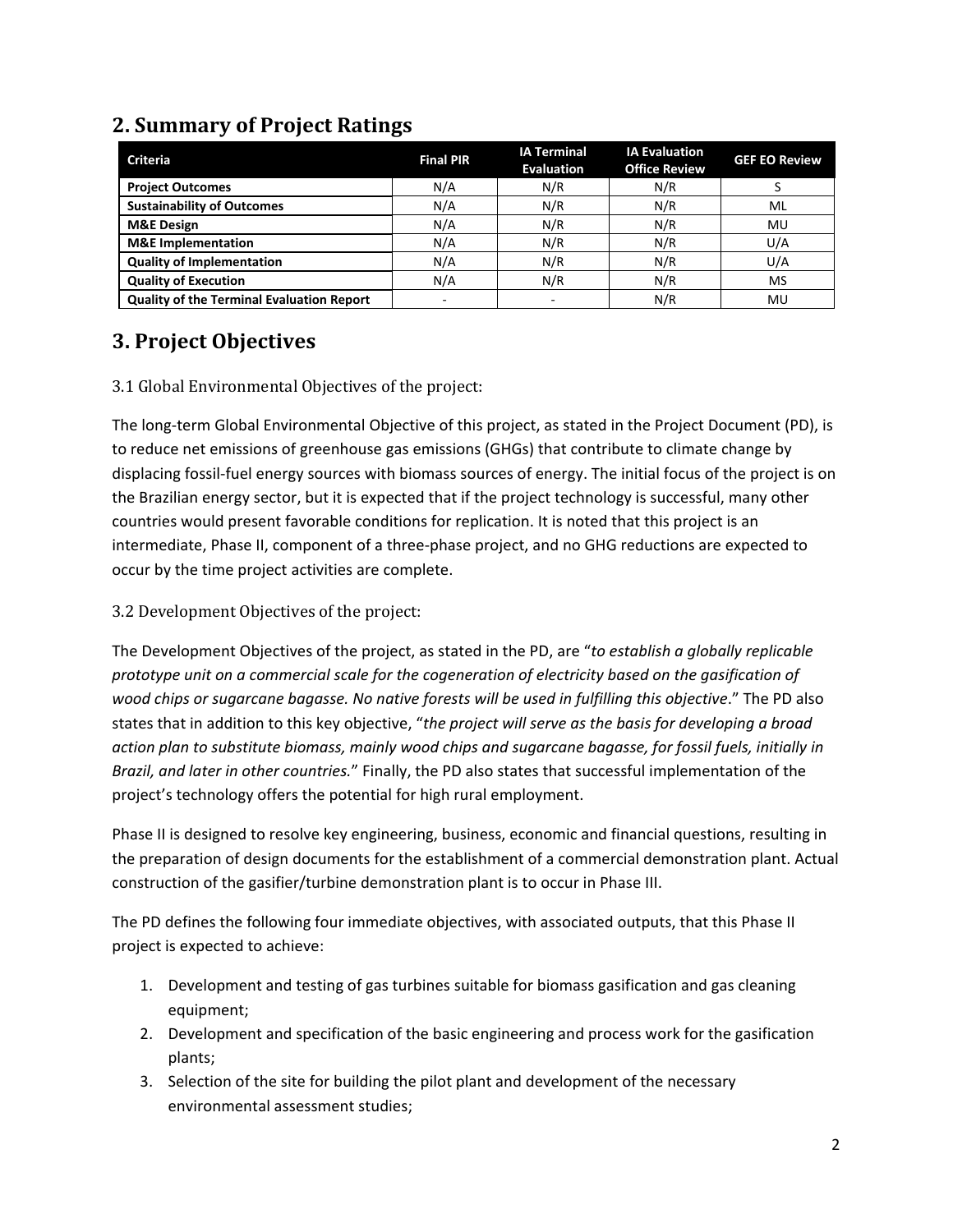4. Elaboration of a plan for developing Phase III, including the development of pre-investment economic studies, proposal of institutional and organizational arrangements, elaboration of contract proposals for fuel supply and energy sales, and joint-venture agreements.

3.3 Were there any **changes** in the Global Environmental Objectives, Development Objectives, or other activities during implementation?

**No**.

## **4. GEF EO assessment of Outcomes and Sustainability**

Please refer to the GEF Terminal Evaluation Review Guidelines for detail on the criteria for ratings.

Relevance can receive either a Satisfactory or Unsatisfactory rating. For Effectiveness and Cost efficiency, a six point rating scale is used (Highly Satisfactory to Highly Unsatisfactory), or Unable to Assess. Sustainability ratings are assessed on a four-point scale: Likely=no or negligible risk; Moderately Likely=low risk; Moderately Unlikely=substantial risks; Unlikely=high risk. In assessing a Sustainability rating please note if, and to what degree, sustainability of project outcomes is threatened by financial, sociopolitical, institutional/governance, or environmental factors.

Please justify ratings in the space below each box.

| 4.1 Relevance | Rating: Satisfactory |
|---------------|----------------------|
|---------------|----------------------|

The project is relevant to both Brazil and the GEF. For Brazil, alignment with project objectives is seen in the Brazilian power sector Environmental Master Plan, in effect at the time of project approval, and that specifically calls for undertaking a large number of environmental studies and impact evaluations on ways to supply and generate power in an environmentally benign and socially responsible way (PD, pg 3). The PD states that the Biomass Integrated Gasification and Gas Turbine power generation technology being pursued by this project holds great potential for the Brazilian power sector for several reasons including: (1) approaching limits to further electrical generation capacity though exploitation of hydrological resources; (2) abundance of locally-sourced biomass in Brazil; (3) expected growth in demand for electricity (PD, pg 9). In addition, the project is expected to ultimately generate rural employment opportunities.

For the GEF, the project is consistent with Operational Program 7, which seeks to reduce the long-term costs of low greenhouse gas-emitting energy technologies. Energy produced from biomass is potentially carbon-neutral over the complete lifecycle, depending upon the way in which biomass is sourced (i.e., whether or not harvested biomass is continuously replanted in an environmentally sustainable manner) (PD, pg 6). The feasibility of this technology was favorably assessed in a Phase I component of this project.

| 4.2 Effectiveness | Rating: Satisfactory |
|-------------------|----------------------|
|                   |                      |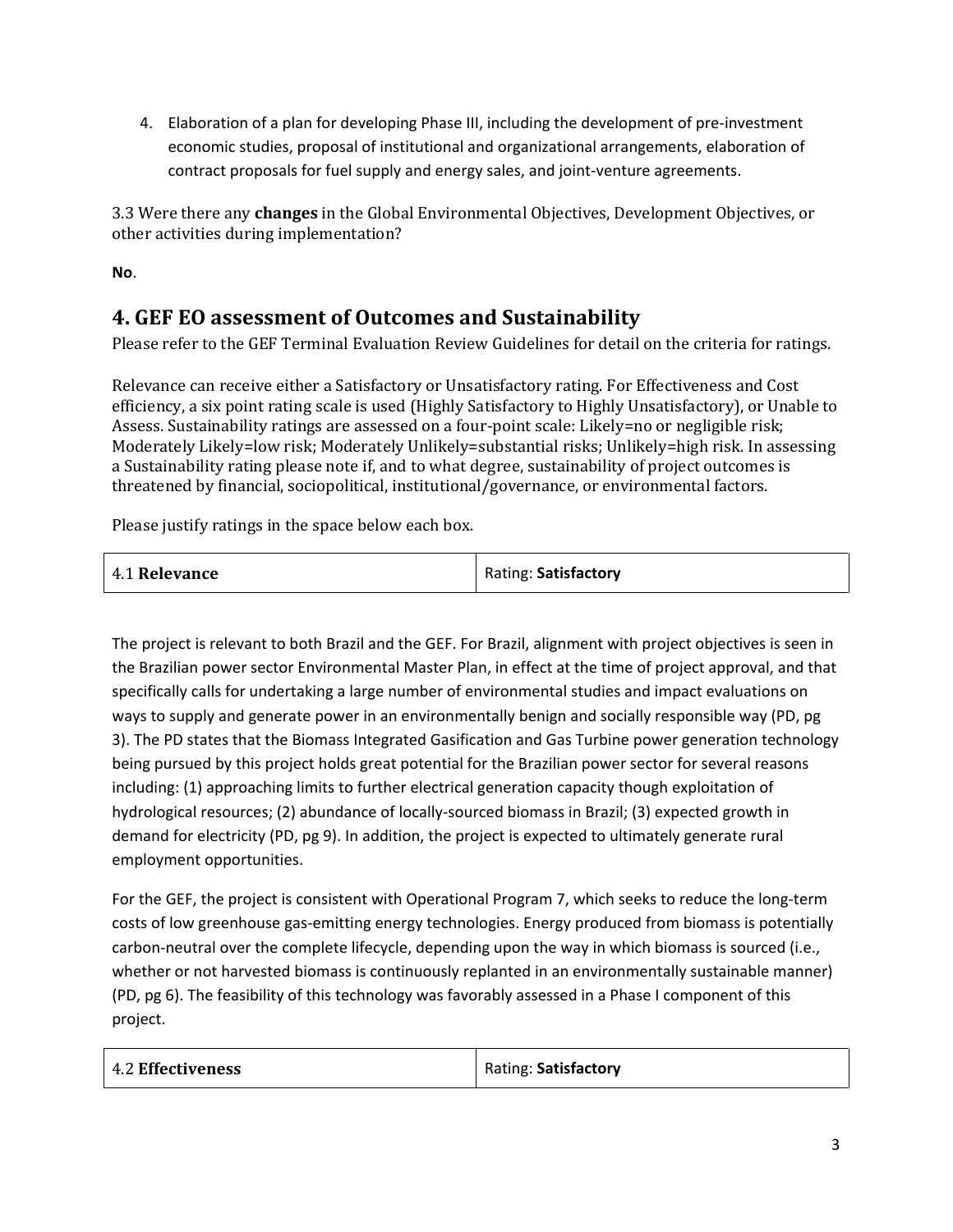The project was largely successful in achieving most of the expected outcomes, with some project components - environmental impact study and study of issues related to connectivity to the electric system – pushed to a Phase III project, for which proposal documents were developed as anticipated.

Progress is further detailed along the four immediate objectives defined in the PD:

- *1. Development and testing of gas turbines suitable for biomass gasification and gas cleaning equipment –* These activities were performed by General Electric company, and were successfully completed according to the TE. Work including customization of a gas turbine model originally intended for natural gas usage, but reconfigured for biogas which has a lower caloric heat value. The prototype turbine was tested at GE's facilities using fuel synthesized from both TPS and BIOFLOW (the two companies contracted to design biomass gasification systems) (TE, pg 67). There are some concerns that impurities in the biomass gas will necessitate shorter service intervals for the equipment, thus raising the costs of operating this technology. However, the TE does not elaborate on how serious a concern this is.
- *2. Development and specification of the basic engineering and process work for the gasification plants -* According to the TE, these objectives were satisfactorily achieved, with the choice of atmospheric gasification technology (and supplier – TPS) over pressurized gasification technology made mid-way through the project, as envisioned, and based on an assessment of the demonstrated strengths of each approach (TE, pg 60).
- *3. Selection of the site for building the pilot plant and development of the necessary environmental assessment studies –* Activities under this objective experienced some shortcomings. According to the TE, an initial site was chosen following studies by JPE (contracted consulting company), however, the site had to be abandoned after failure to successfully conclude a fuel supply contract with the land holder. A new site was chosen, at the Lagoa Bonita farm. According to the TE, the delay resulting from the need to find another site meant that the environmental and connectivity studies, while currently underway, will not be concluded until a Phase III project has begun (TE, pg 110).
- *4. Elaboration of a plan for developing Phase III, including the development of pre-investment economic studies, proposal of institutional and organizational arrangements, elaboration of contract proposals for fuel supply and energy sales, and joint-venture agreements.* A detailed proposal for developing a Phase III project was developed, as called for in the PD. Some elements of a Phase III project need additional work. These include completion of the Energy Sale contract, which requires further negotiation with stakeholders but that is, according to the TE, largely complete (TE, pg 11). In addition, while fuel supply negotiations at the first proposed plant site were not successfully concluded, the ultimate site chosen includes areas for establishing a plantation for subsequent fuel supply (TE, pg 82). Thus, the TE finds that this objective has been successfully achieved.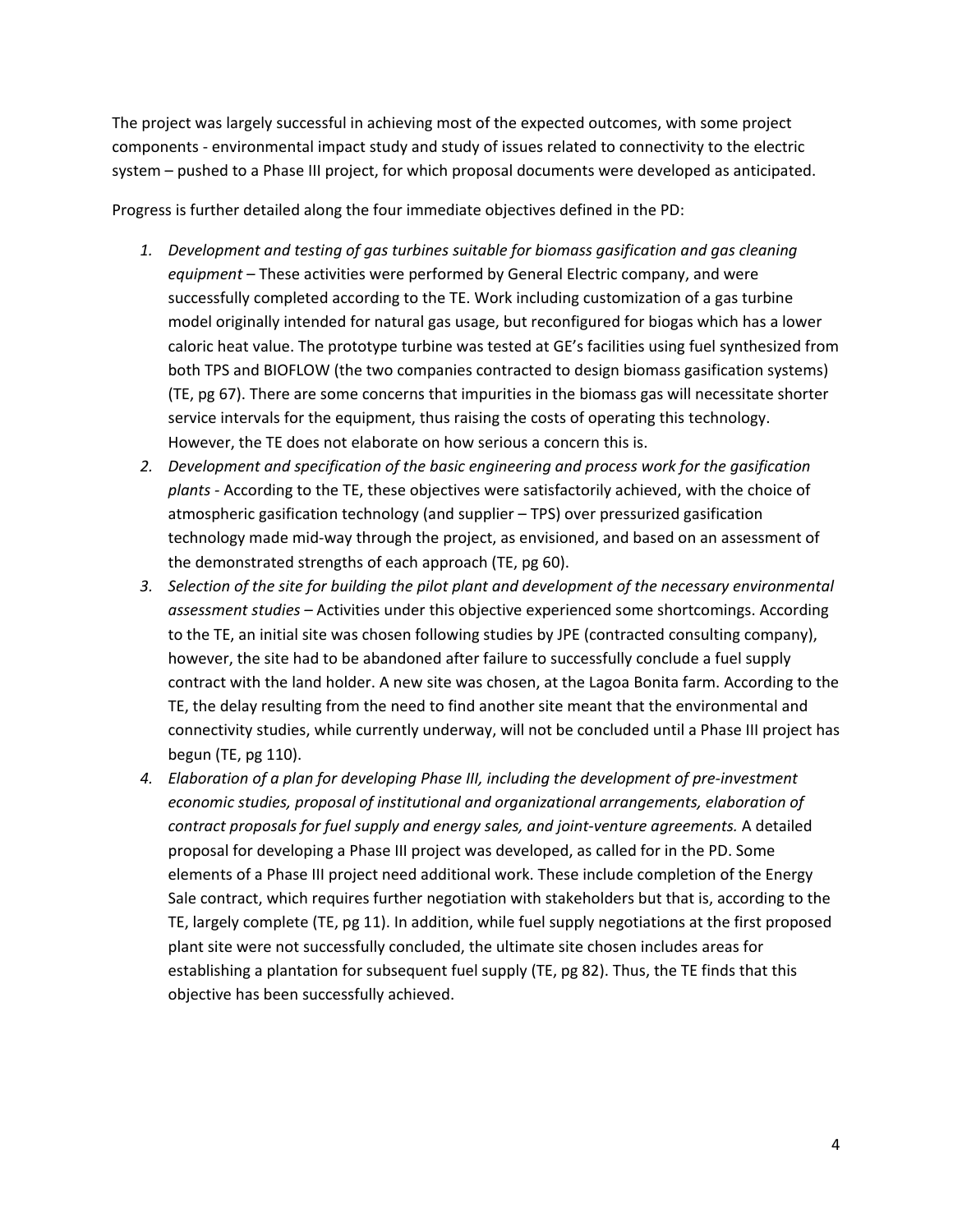| Rating: Moderately Satisfactory |
|---------------------------------|
|                                 |

While the TE finds most of the contracted activities were successfully completed on time and as anticipated by the PD, some project components experienced delays and challenges that prevented some project activities, namely the environmental impact study and study of issues related to connectivity to the electric system, from being completed by the end of this Phase II project. TE notes minor delays in the work of developing gasification technology, but spending more time on the activities was important for achieving consistency of results, and did not ultimately affect the project (TE, pg 90). More significant were the delays caused by the need to find a second site for a pilot plant, after negotiations for a wood supply contract could not be successfully concluded. The TE does not elaborate on whether or not challenges at the first sight could have been anticipated in the PD, or were the result of actions taken by project management. However, the end result of these delays is that two important project components – the environmental impact study and study of connectivity issues – have been pushed forward to a Phase III project. TE states that both of these studies have already begun.

| Rating: Moderately Likely |
|---------------------------|
|                           |

TE notes that planning for Phase III of this project has been successfully concluded, and that prospects for sustainability of project outcomes are therefore likely. Uncertainties concern the need for environmental and connectivity studies to be successfully carried out, and the fact that a subsequent project is not guaranteed. The intermediate nature of project outputs, which consists of engineering studies and technological prototypes which, although tested in laboratories, have yet to prove their commercial worth, means that sustainability of project outcomes will clearly require additional funding and follow-up. Overall project sustainability is rated as moderately likely, based on the TE finding that there are good prospects for a follow-on project, with Phase III planning concluded and a consortium of project proponents already in place to continue the work assuming project funding and approval can be secured.

The TE does not discuss sustainability of project outcomes in sufficient detail to allow for ratings along sub-dimensions of project sustainability (environmental, socio-political, institutional, financial).

### **5. Processes and factors affecting attainment of project outcomes**

5.1 Co-financing. To what extent was the reported co-financing essential to the achievement of GEF objectives? If there was a difference in the level of expected co-financing and actual co-financing, then what were the reasons for it? Did the extent of materialization of co-financing affect project's outcomes and/or sustainability? If so, in what ways and through what causal linkages?

The project was designed to be entirely financed by a GEF grant, although a preliminary Phase I project was financed by other stakeholders (the Rockefeller foundation). Likewise, Phase III, upon which the sustainability of project outcomes is largely dependent, is to be financed by other stakeholders,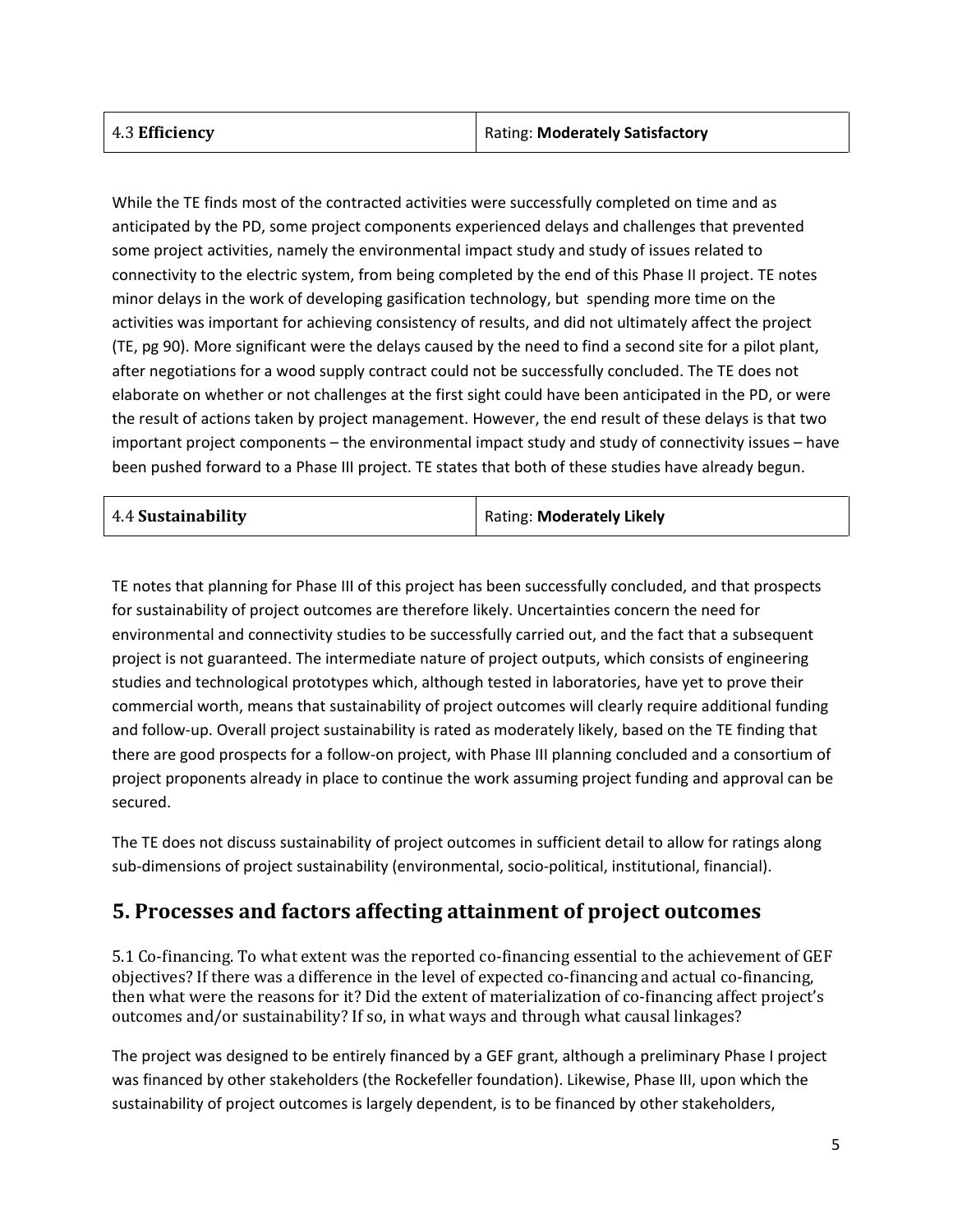including the World Bank and Shell. TE states that the World Bank allocated around \$0.48 million to the project for preparation of Phase III, however, this funding is not shown as having contributed to any project activities that were reported on in the TE. The additional project expenditures, over and above the \$7.7 million project budget, were financed by the GEF.

5.2 Project extensions and/or delays. If there were delays in project implementation and completion, then what were the reasons for it? Did the delay affect the project's outcomes and/or sustainability? If so, in what ways and through what causal linkages?

As noted above, the project experienced delays caused by the need to find a second site for a pilot plant, after negotiations for a wood supply contract could not be successfully concluded. The TE does not elaborate on whether or not challenges at the first site could have been anticipated in the PD, or were the result of actions taken by project management. However, the end result of these delays is that two important project components – the environmental impact study and study of connectivity issues – have been pushed forward to a Phase III project. TE states that both of these studies have already begun.

5.3 Country ownership. Assess the extent to which country ownership has affected project outcomes and sustainability? Describe the ways in which it affected outcomes and sustainability, highlighting the causal links:

TE does not discuss the issue of country ownership or provide sufficient information relevant for undertaking an analysis on the topic.

### **6. Assessment of project's Monitoring and Evaluation system**

Ratings are assessed on a six point scale: Highly Satisfactory=no shortcomings in this M&E component; Satisfactory=minor shortcomings in this M&E component; Moderately Satisfactory=moderate shortcomings in this M&E component; Moderately Unsatisfactory=significant shortcomings in this M&E component; Unsatisfactory=major shortcomings in this M&E component; Highly Unsatisfactory=there were no project M&E systems.

Please justify ratings in the space below each box.

| 6.1 M&E Design at entry | Rating: Moderately Unsatisfactory |
|-------------------------|-----------------------------------|
|-------------------------|-----------------------------------|

The project was designed without a detailed or robust M&E system. The PD only states that the project will be subject to tripartite review at least once every twelve months, and that project performance reports will be prepared prior to each review meeting, and that a terminal evaluation report will be prepared at the conclusion of project activities. No indicators or targets are defined in the PD, other than the very general target for the size of the pilot plant's generating capacity. To a large degree, the project appears to rely upon the expertise and reputation of the contacted companies (GE, TPS, and others), to manage the M&E of contracted work components themselves. Some additional targets may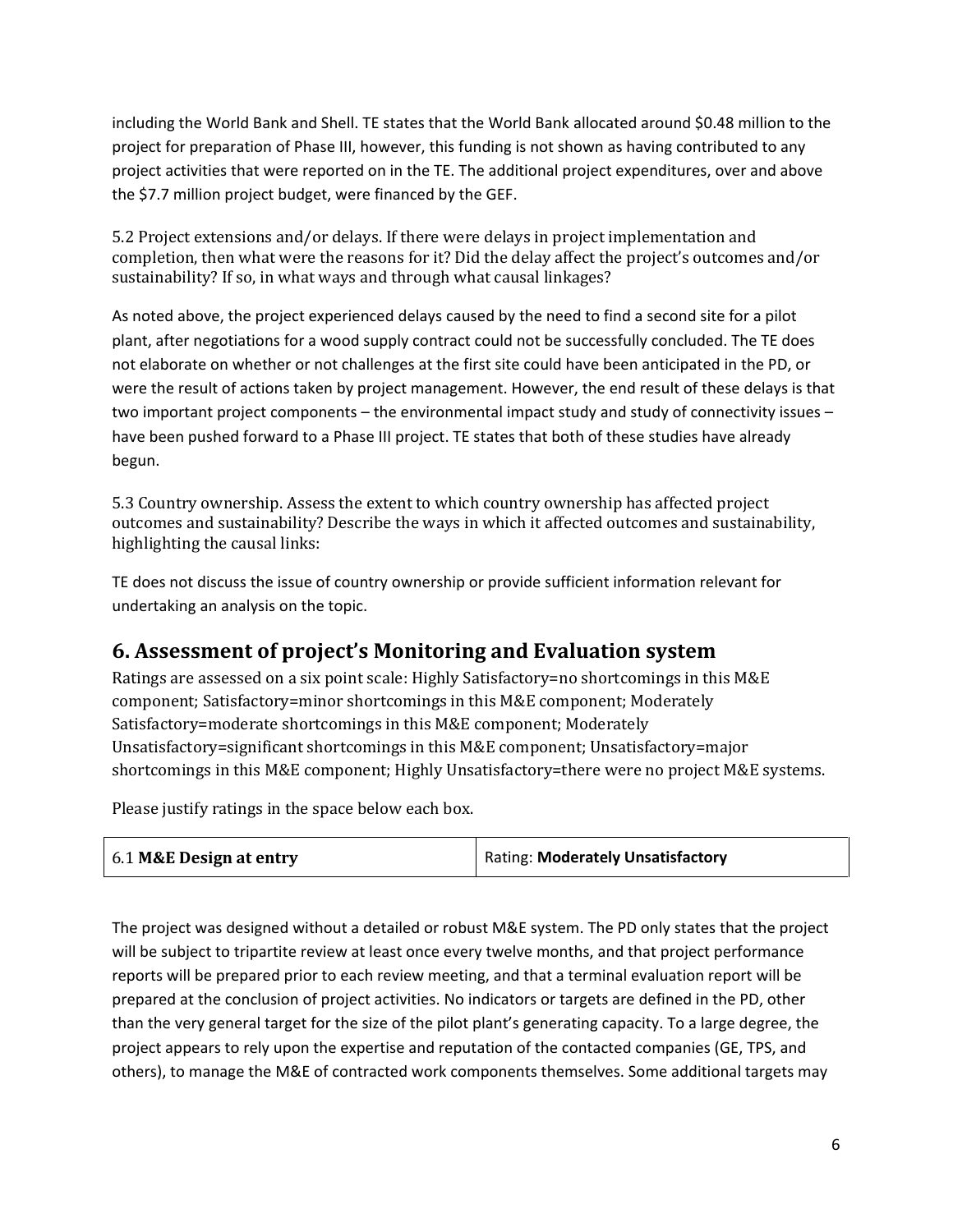have been included in the pre-feasibility outputs that emerged from Phase I of this three-phase project, but the PD and TE do not discuss these outputs in any detail.

| 6.2 M&E Implementation | Rating: U/A |
|------------------------|-------------|
|------------------------|-------------|

The TE does not discuss Quality of M&E implementation in sufficient detail to provide a rating.

### **7. Assessment of project implementation and execution**

Quality of Implementation includes the quality of project design, as well as the quality of supervision and assistance provided by implementing agency(s) to execution agencies throughout project implementation. Quality of Execution covers the effectiveness of the executing agency(s) in performing its roles and responsibilities. In both instances, the focus is upon factors that are largely within the control of the respective implementing and executing agency(s). A six point rating scale is used (Highly Satisfactory to Highly Unsatisfactory), or Unable to Assess.

Please justify ratings in the space below each box.

| 7.1 Quality of Project Implementation | Rating: U/A |
|---------------------------------------|-------------|
|                                       |             |

The TE does not discuss Quality of Project Implementation in sufficient detail to provide a rating.

| 7.2 Quality of Project Execution | Rating: U/A |
|----------------------------------|-------------|
|----------------------------------|-------------|

The TE does not discuss Quality of Project Execution in sufficient detail to provide a rating.

### **8. Assessment of Project Impacts**

8.1 Environmental Change. Describe the changes in environmental stress and environmental status that occurred by the end of the project. Include both quantitative and qualitative changes documented, sources of information for these changes, and how project activities contributed to or hindered these changes. Also include how contextual factors have contributed to or hindered these changes.

No changes in environmental status are reported to have occurred as a result of this project.

8.2 Socioeconomic change. Describe any changes in human well-being (income, education, health, community relationships, etc.) that occurred by the end of the project. Include both quantitative and qualitative changes documented, sources of information for these changes, and how project activities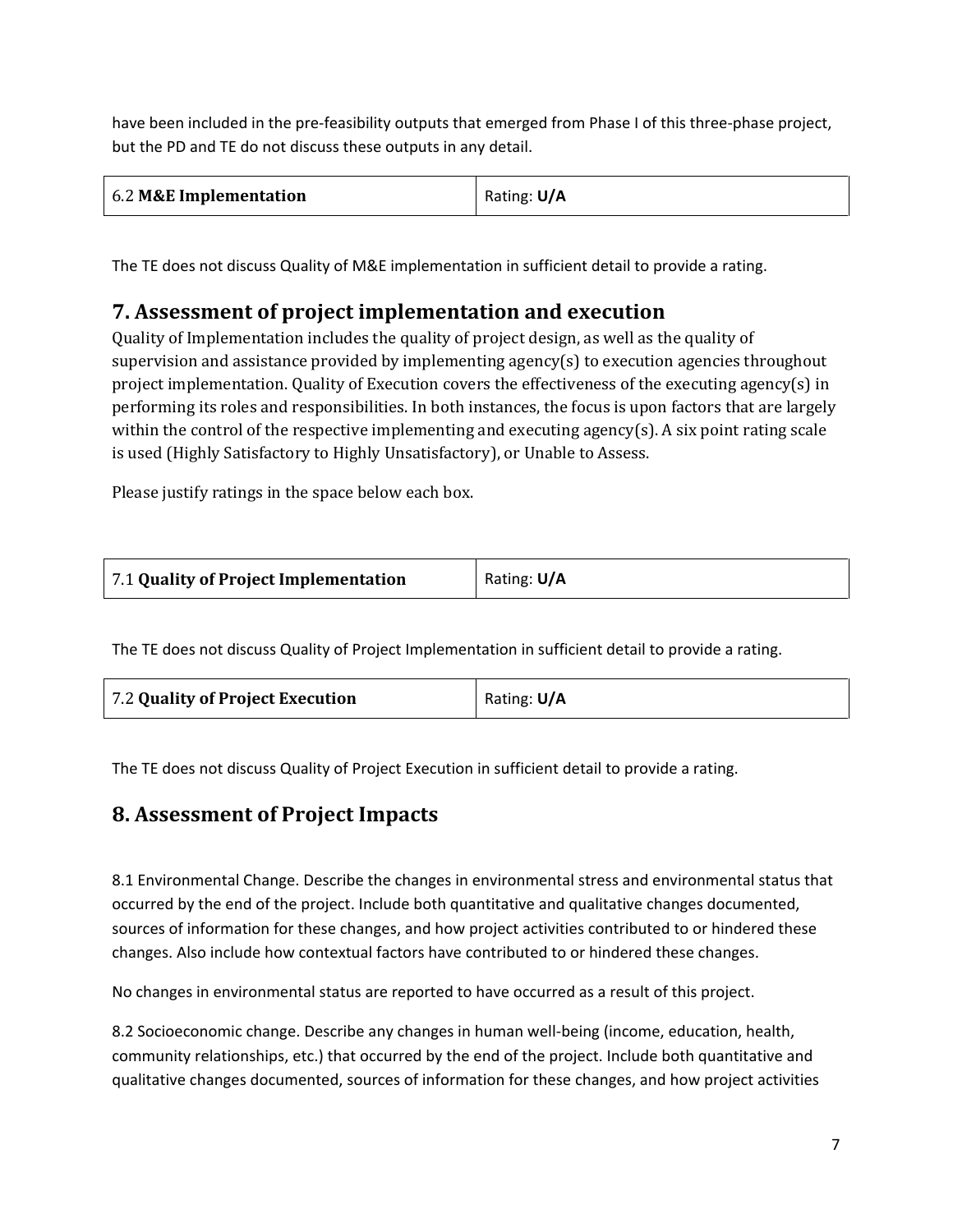contributed to or hindered these changes. Also include how contextual factors have contributed to or hindered these changes.

No changes in human well-being are reported to have occurred as a result of this project. This project was an intermediate stage project in a three-phase project, whose effects on human well-being were not expected to come until completion of the three-phase project.

8.3 Capacity and governance changes. Describe notable changes in capacities and governance that can lead to large-scale action (both mass and legislative) bringing about positive environmental change. "Capacities" include awareness, knowledge, skills, infrastructure, and environmental monitoring systems, among others. "Governance" refers to decision-making processes, structures and systems, including access to and use of information, and thus would include laws, administrative bodies, trustbuilding and conflict resolution processes, information-sharing systems, etc. Indicate how project activities contributed to/ hindered these changes, as well as how contextual factors have influenced these changes.

a) Capacities – The project generated increased knowledge about using biomass as a substrate for generating biogas, as well as how to generate electricity using biogas. The capacity of private sector stakeholders involved in the project (GE, Shell), as well as the Brazilian Ministry of Science and Technology are the stakeholders who are reported to have benefited from the project's knowledge building activities.

b) Governance – No changes in governance are reported to have occurred as a result of the project.

8.4 Unintended impacts. Describe any impacts not targeted by the project, whether positive or negative, affecting either ecological or social aspects. Indicate the factors that contributed to these unintended impacts occurring.

No unintended impacts are reported to have occurred as a result of the project.

8.5 Adoption of GEF initiatives at scale. Identify any initiatives (e.g. technologies, approaches, financing instruments, implementing bodies, legal frameworks, information systems) that have been mainstreamed, replicated and/or scaled up by government and other stakeholders by project end. Include the extent to which this broader adoption has taken place, e.g. if plans and resources have been established but no actual adoption has taken place, or if market change and large-scale environmental benefits have begun to occur. Indicate how project activities and other contextual factors contributed to these taking place. If broader adoption has not taken place as expected, indicate which factors (both project-related and contextual) have hindered this from happening.

No adoption of GEF initiatives at scale is reported to have occurred as a result of this project. This project was an intermediate phase in a three-phase intervention, whose impacts were not expected to come until completion of the third phase.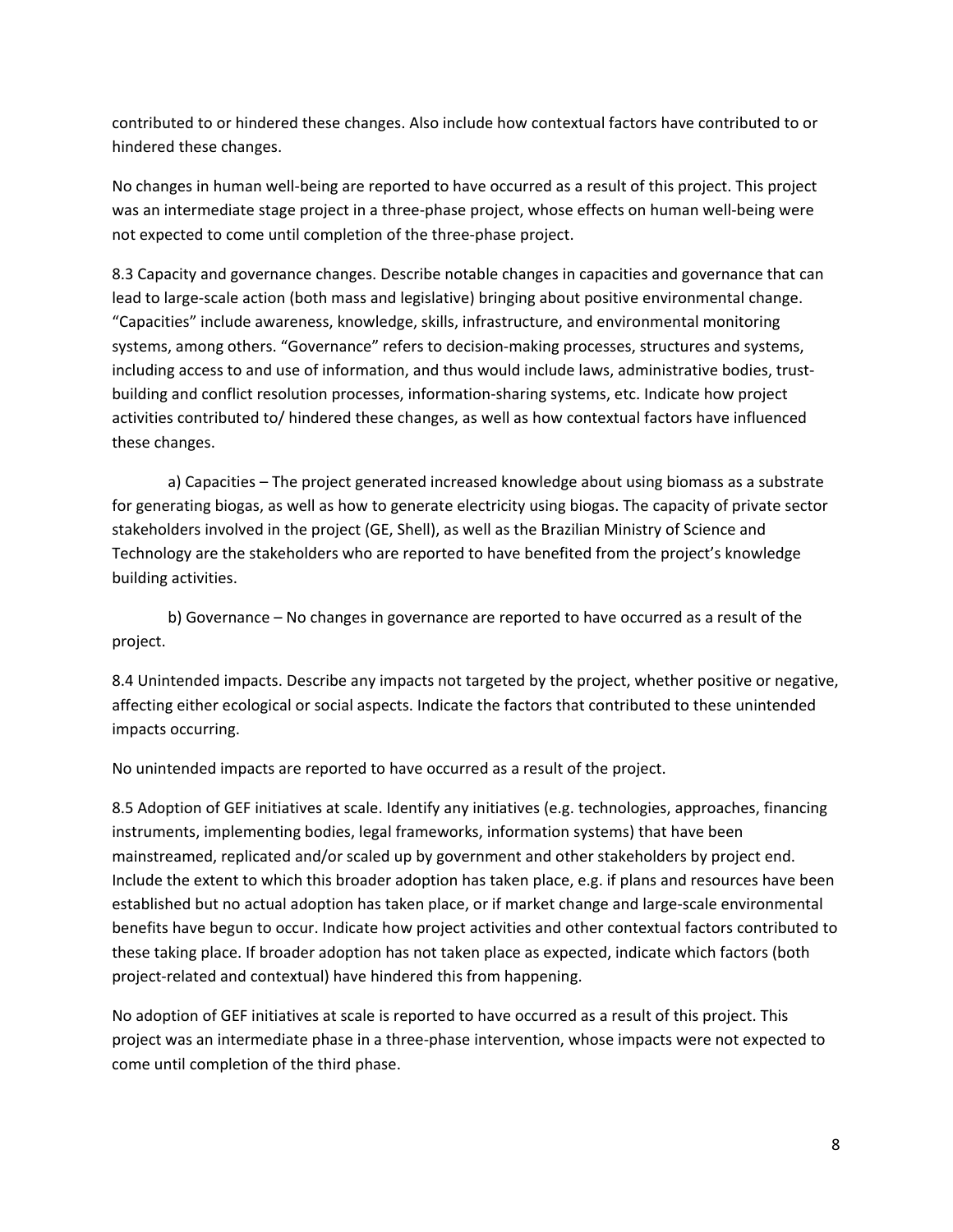## **9. Lessons and recommendations**

9.1 Briefly describe the key lessons, good practices, or approaches mentioned in the terminal evaluation report that could have application for other GEF projects.

The TE provides only the following lesson:

• The choice and analysis of the plant site required a greater than planned effort, because of the need to change the site originally chose and, consequently, of the change in strategy resulting in a change in the fuel supply.

9.2 Briefly describe the recommendations given in the terminal evaluation.

The TE does not provide any recommendations.